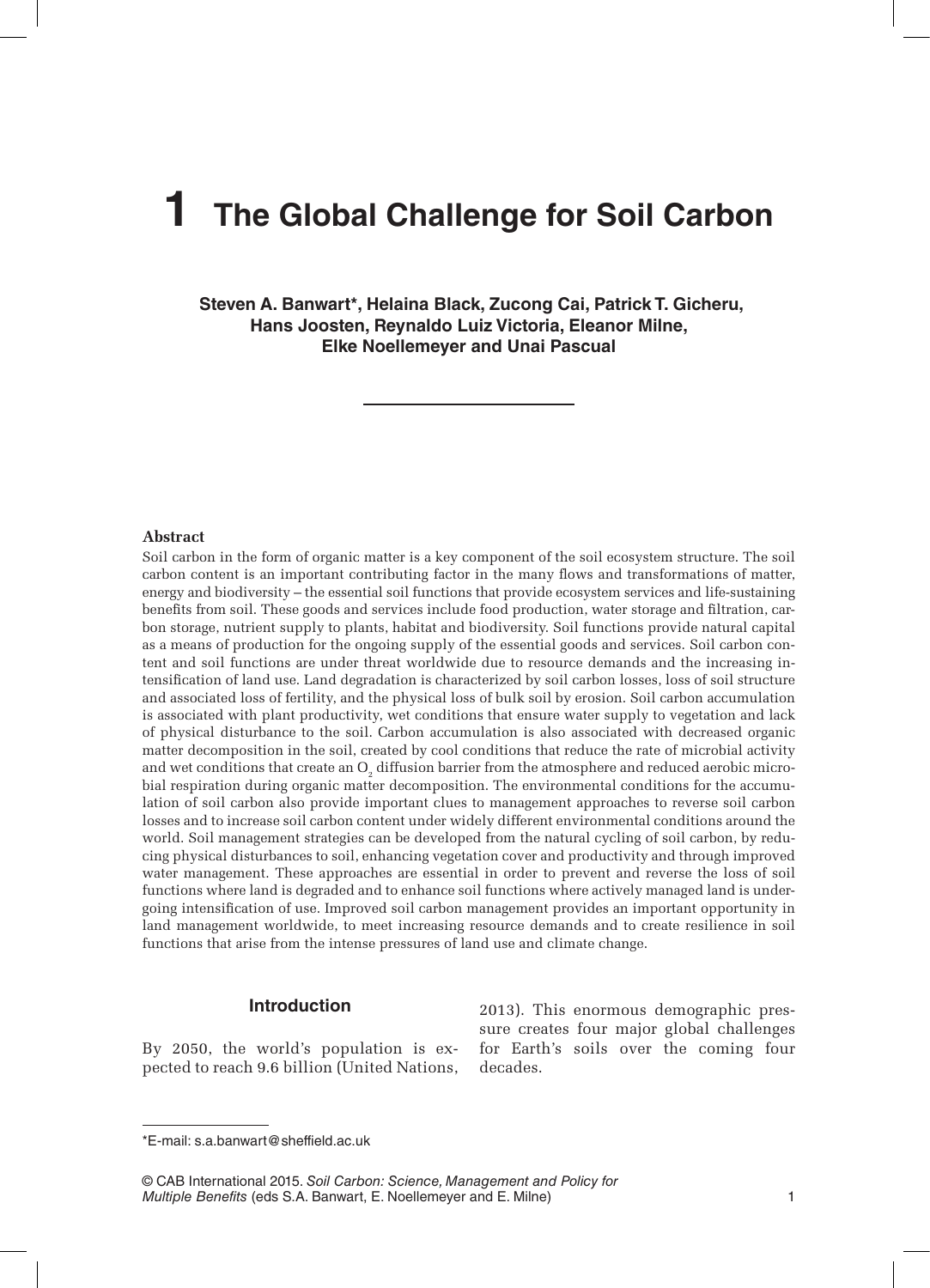This  $4 \times 40$ ' challenge for global soils is to meet the anticipated demands of humanity (Godfray *et al*., 2010) to:

**1.** Double the food supply worldwide;

**2.** Double the fuel supply, including renewable biomass;

**3.** Increase by more than 50% the supply of clean water, all while acting to

**4.** Mitigate and adapt to climate change and biodiversity decline regionally and worldwide.

The demographic drivers of environmental change and the demand for biomass production are already putting unprecedented pressure on Earth's soils (Banwart, 2011). Dramatic intensification of agricultural production is central among proposed measures to potentially double the global food supply by 2050. An urgent priority for action is to ensure that soils will cope worldwide with these multiple and increasing demands (Victoria *et al*., 2012).

Soils have many different essential life-supporting functions, of which growing biomass for food, fuel and fibre is but one (Blum, 1993; European Commission, 2006; Victoria *et al*., 2012). Soils store carbon from the atmosphere as a way to mediate atmospheric greenhouse gas levels; they filter contaminants from infiltrating recharge to deliver clean drinking water to aquifers; they provide habitat and maintain a microbial community and gene pool that decomposes and recycles dead organic matter and transforms nutrients into available forms for plants; they release mineral nutrients from parent rock; and they store and transmit water in ways that help prevent floods. These functions underpin many of the goods and services that can lead to social, economic and environmental benefit to humankind. Specific land uses can create trade-offs by focusing on the delivery of one or a few of these functions at the expense of others. Under the pressures of increasingly intensive land use, when decisions are made on land and soil management, it is essential to protect and to enhance the full range of the essential life-sustaining benefits that soils provide.

The build-up of organic matter and carbon is one of the key factors in the development of ecosystem functions as soil forms and evolves. Thus, carbon loss is one of the most important contributions to soil degradation. Furthermore, this central role of carbon across the range of soil functions establishes a buffer function for soil organic matter whereby loss of soil carbon results in a decline in the soil functions, and maintaining or enhancing soil carbon confers resilience to these under pressure from environmental changes (van Noordwijk *et al*., Chapter 3, this volume). In the ensuing chapters of this volume, significant detail is provided to illustrate and quantify the uniquely central role of soil carbon in the delivery of ecosystem services and the opportunity that this presents in managing soil and land use positively to enhance the multiple benefits that soil carbon provides. Set against these opportunities to reverse, conserve and even enhance soil functions is the operational cost implied in the proactive management of soil carbon.

The global soil resource is already showing signs of serious degradation from human use and management. Soil degradation has escalated in the past 200 years with the expansion of cultivated land and urban dwelling, along with an increasing human population. Degradation continues, with soil and soil carbon being lost through water and wind erosion, land conversion that is associated with accelerated emissions of greenhouse gases and the burning of organic matter for fuel or other purposes. Significant degradation has taken place since the industrial revolution; recent and ongoing degradation is substantial; bulk soil loss from erosion remains severe in many locations, with the accompanying loss of soil functions; and the release of carbon and nitrogen from soil as the greenhouse gases  $\mathrm{CO}_2^\mathrm{o}, \mathrm{CH}_4^\mathrm{}$  and  $\mathrm{N}_2\mathrm{O}$  continues to contribute to global warming (Table 1.1).

The capacity of soils to deliver ecosystem goods and services which lead to human benefits, and the degree to which these benefits are lost due to soil degradation, varies significantly with geographical location (Plate 1). The global results in Plate 1 provide a first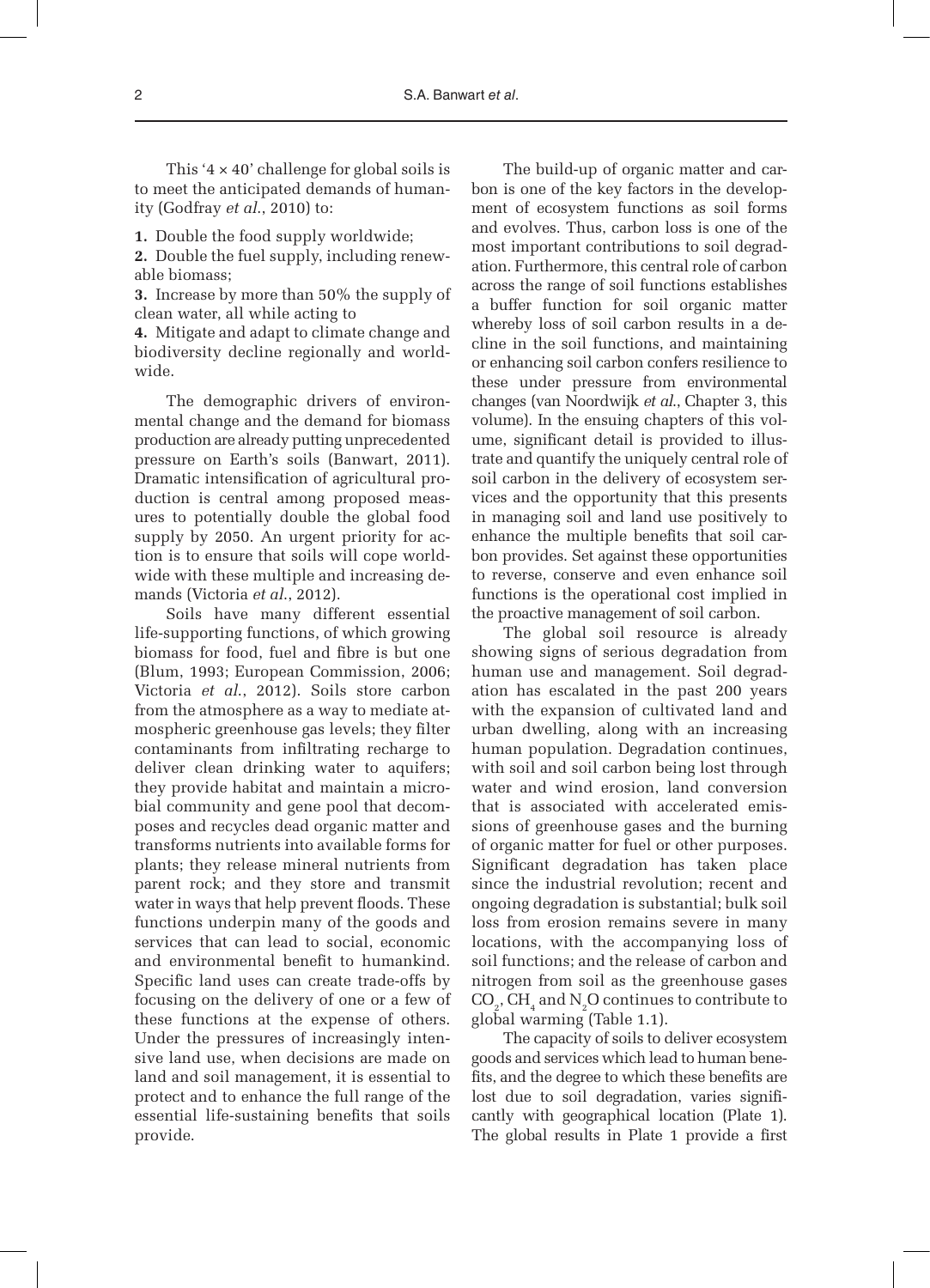|  |  |  |  |  | Table 1.1. Global soil carbon fact sheet. (From Banwart et al., 2014.) |  |  |  |
|--|--|--|--|--|------------------------------------------------------------------------|--|--|--|
|--|--|--|--|--|------------------------------------------------------------------------|--|--|--|

| Amount of carbon in top 1 m of Earth's soil <sup>b</sup>                                                                            | 2200 Gt                           |  |
|-------------------------------------------------------------------------------------------------------------------------------------|-----------------------------------|--|
| 2/3 as organic matter                                                                                                               |                                   |  |
| Organic C is around 2x greater C content than Earth's atmosphere                                                                    |                                   |  |
| Fraction of antecedent soil and vegetation carbon characteristically lost from<br>agricultural land since 19th century <sup>c</sup> | 60%                               |  |
| Fraction of global land area degraded in past 25 years due to soil carbon loss <sup>d</sup>                                         | 25%                               |  |
| Rate of soil loss due to conventional agriculture tillage <sup>®</sup>                                                              | $~1$ mm year <sup>-1</sup>        |  |
| Rate of soil formation <sup>e</sup>                                                                                                 | $\sim$ 0.01 mm year <sup>-1</sup> |  |
| <sup>a</sup> Global mean land denudation rate <sup>f</sup>                                                                          | $0.06$ mm year <sup>-1</sup>      |  |
| Rate of peatlands loss due to drainage compared to peat accumulation rate <sup>9</sup>                                              | $20\times$ faster                 |  |
| Equivalent fraction of anthropogenic greenhouse gas emissions from peatland loss <sup>9</sup>                                       | 6% annually                       |  |
| Soil greenhouse gas contributions to anthropogenic emissions, in CO <sub>2</sub> equivalents <sup>h</sup>                           | 25%                               |  |
|                                                                                                                                     |                                   |  |

<sup>a</sup>Rate of land lowering due to chemical and physical weathering losses; <sup>b</sup>Batjes (1996); <sup>c</sup>Houghton (1995); <sup>a</sup>Bai e*t al*. (2008); <sup>e</sup>Montgomery (2007); 'Wilkinson and McElroy (2007); <sup>g</sup>Joosten (2009); <sup>h</sup>2004 data not including CH<sub>4</sub>, IPCC (2007).

indication of the regional and national pressures on soil and the associated trends in the gain or loss of soil functions. What is noteworthy is the broad geographical extent of areas associated with strong degradation.

# **Soil Carbon in Soil Functions and Ecosystem Services**

The process of adding photosynthate carbon to rock parent material and the development of subsurface biodiversity and the formation of soil aggregates is the foundation of soil development and the establishment of soil functions.

Soil forms from parent rock material that is exposed at Earth's surface, receives infiltrating precipitation and is colonized by photosynthesizing organisms (Brantley, 2010): chiefly plants, but also symbiont algae in lichens and photosynthetic cyanobacteria. Organic carbon that is fixed in biomass by photosynthesis is rooted, deposited and mixed and transported by soil fauna into the soil layer, providing carbon and energy for heterotrophic decomposer microorganisms. Other functional groups of microorganisms transform N, P, K and other nutrient elements of decomposing biomass into forms that are available to plants for further biological productivity. Symbiotic fungi that draw energy from plant photosynthate carbon that passes from roots create the pervasive growth of

hyphal networks. These proliferate when they encounter nutrient resources such as Pand K-bearing minerals and organic N and P in decomposing plant debris. Grazing and predator organisms including protozoa and soil fauna are sustained by the active microbial biomass. Soil fauna such as worms, termites, ants and other invertebrates play an important role in the initial processing of biomass and for physical mixing and transport through bioturbation, particularly at the surface, but for some organisms throughout the full depth of the soil profile.

Advanced decomposition of biomass by soil organisms yields humic material, which chemically binds to the smallest soil particles with the greatest surface area per mass: clay minerals and Fe and Al oxides. This mineraladsorbed carbon is chemically more stable and less bioavailable, and produces a hydrophobic coating on the mineral surfaces. The smallest particles aggregate into micron-sized fragments, and decomposition of fresh organic matter by active heterotrophic microorganisms produces microbial extracellular polymers that help bind these intermediate aggregates with rock fragments, decomposing plant debris, biofilms of living microorganisms and fungal hyphae and root surfaces (Tisdall and Oades, 1982; Jarvis *et al*., 2012, and included references). This bound mixture of mineral, dead and living biomass and pore fluids, forms larger aggregates, resulting in a system called soil structure, which produces a pore volume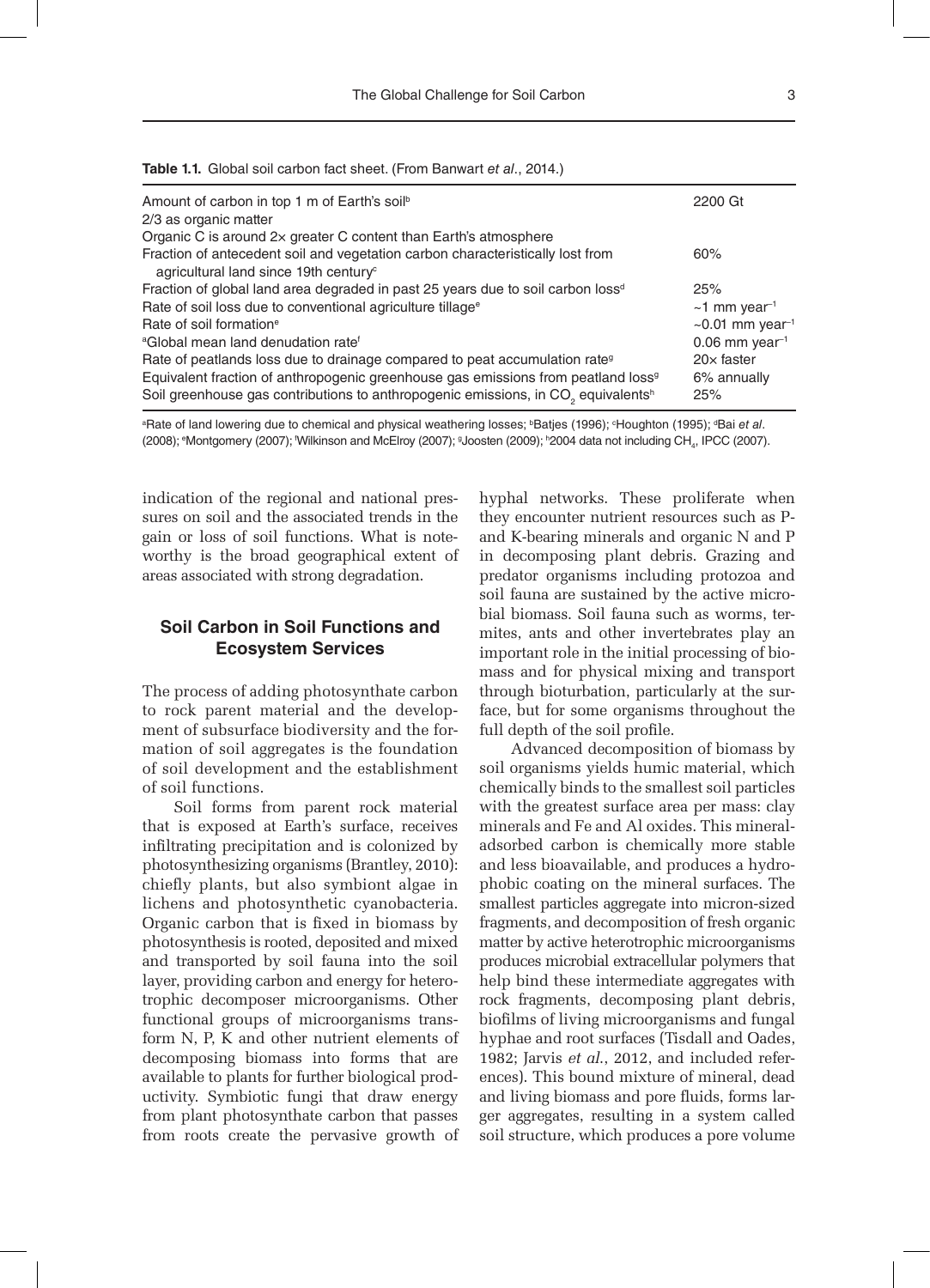distribution that allows both water storage in small throats and pores and free drainage of water and ingress of atmospheric  $O_2$ , to support root and microbial respiration, through connected networks of larger pores.

Soil organic matter and soil carbon are thus central to all of the underpinning physical, chemical and biological processes of soil functions. At the landscape scale, the resulting transformations and flows of material, energy and genetic information are delivered as ecosystem services that provide enormous benefits for humans (Fig. 1.1). This view of the environment is embodied in the concept of soil as natural capital that provides a means of production for the ongoing supply of beneficial goods and services (Robinson *et al*., 2013). Indeed, Robinson *et al*. (2013) noted soil carbon, along with soil organisms, embodied biogeochemical energy and the structural organization of soil as the key components of this natural capital. This view is broadly held through the following chapters of this volume and inherently introduces an anthropocentric view of natural processes that describes these in terms of economic services with an instrumental value for human well-being. The latter is not analysed explicitly, but this departs from a broader biocentric perspective of the intrinsic value of Earth's environment and the ongoing processes that it supports.

Drawing on the concepts of ecosystem services within the Millennium Ecosystem Assessment defines the following services arising from soil functions (MEA, 2005; Black *et al*., 2008; Robinson *et al*., 2013).

**1. Supporting services** are the cycling of nutrients, the retention and release of water, the formation of soil, provision of habitat for biodiversity, the exchange of gases with the atmosphere and the degradation of plant and other complex materials.

**2. Regulating services** for climate, stream and groundwater flow, water and air quality and environmental hazards are: the sequestration of carbon from the atmosphere, emission of greenhouse gases, the filtration and purification of water, attenuation of



**Fig. 1.1.** Soil functions and ecosystem services are at the heart of Earth's critical zone; the thin outer layer of the planet that supports almost all human activity. Within this hill slope diagram, the arrows illustrate important flows of material, energy and genetic information that support ecosystem services and provide essential benefits. These flows create a chain of impact that propagates changes in the aboveground environment (e.g. changing climate, land use), via the soil layer, throughout the critical zone. Thus, considering decisions that affect soil requires understanding consequences along the entire chain of impact; and the full consideration of all costs and benefits whether intended or not. (From Banwart *et al*., 2012.)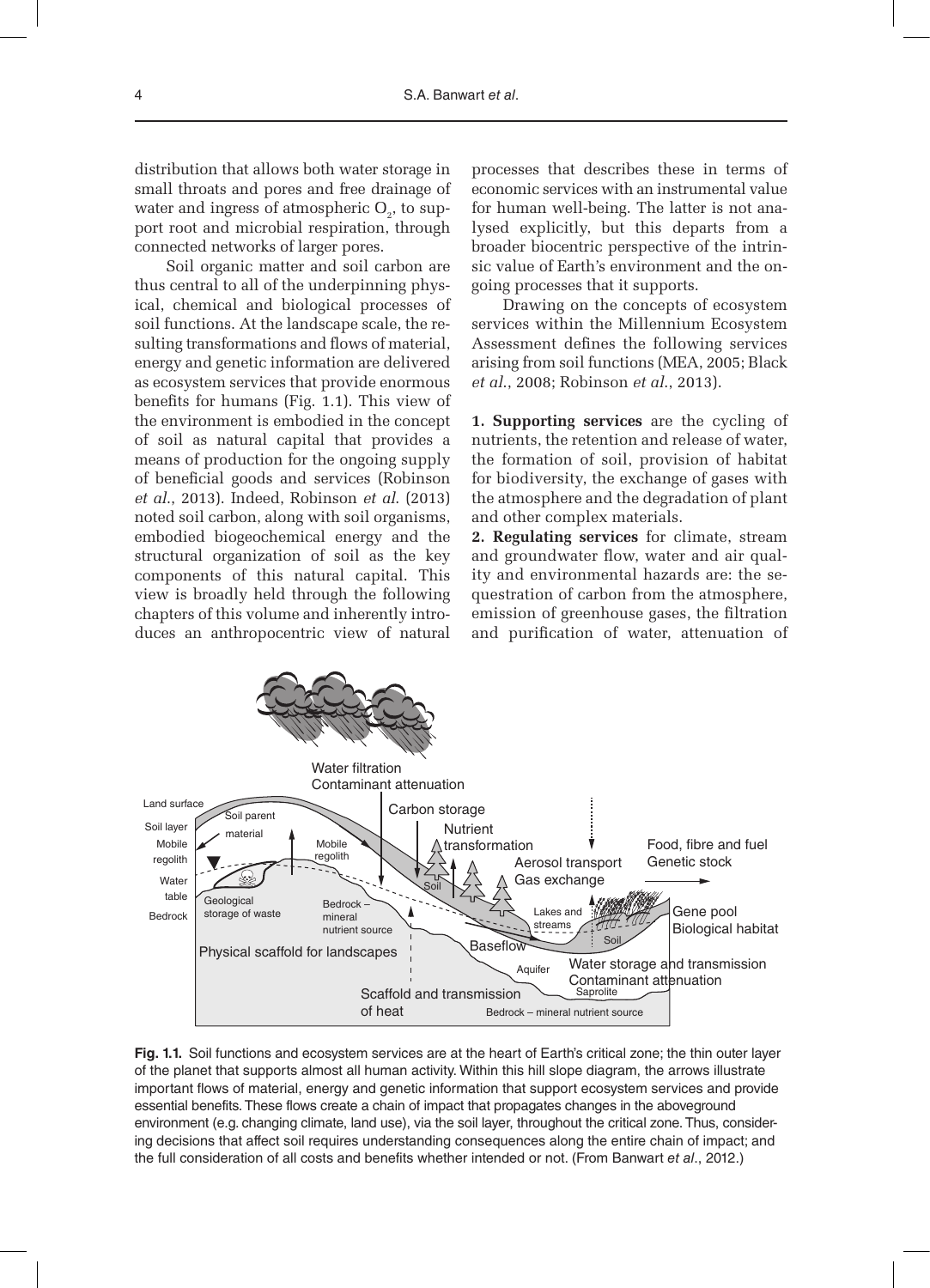pollutants from atmospheric deposition and land contamination, gas and aerosol emissions, slope and other physical stability, and storage and transmission of infiltrating water

**3. Provisioning services** are food, fuel and fibre production, water availability, nonrenewable mineral resources and as a platform for construction.

**4. Cultural services** are the preservation of archaeological remains, outdoor recreational pursuits, ethical, spiritual and religious interests, the identity of landscapes and supporting habitat.

Soil carbon plays a key role in all four classes of soil ecosystem services. The flows arising from environmental processes (Fig. 1.1) depend on ecosystem structure, where soil carbon is a key component, along with the environmental conditions and human interventions that can influence the produced services, goods and benefits strongly (Fig. 1.2; Fisher *et al*., 2009; Bateman *et al*., 2011; Robinson *et al*., 2013).

Subsequent chapters delve into the underlying processes, the impacts of environmental change, the chains of impact and the consequences that arise, and methods to intervene in order to influence these impacts beneficially. Decisions on land use and soil management that affect the stocks and composition of soil carbon therefore incur costs and benefits through changes to these ecosystem services. In many cases, the value of these changes is not reflected in markets,



**Fig. 1.2.** Conceptual linkages between environmental drivers, ecosystem structure (cf. Fig. 1.1) including soil conditions, the soil processes that produce the environmental flows that characterize soil functions and their potential to provide ecosystem services, goods and benefits. (Adapted from Fisher *et al*., 2009 and Bateman *et al*., 2011.)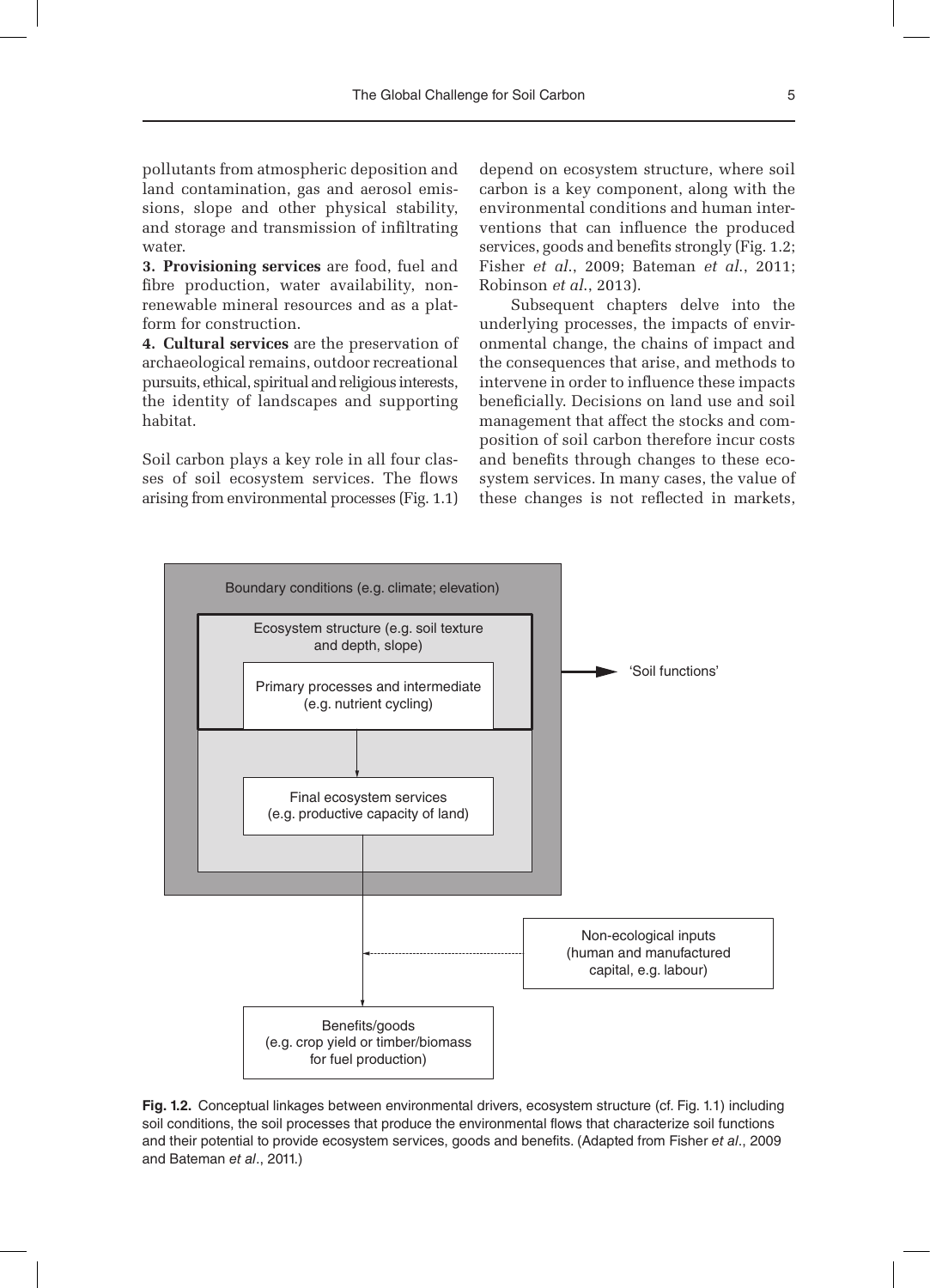such that management decisions are made without full information on the consequences of change. Such market and informational failure necessarily leads to the suboptimal allocation of effort to conserve soil from a social perspective. The failure of markets and policy to prevent soil carbon loss and land degradation is therefore a key component of the global challenge to provide sufficient life-sustaining resources.

## **Threats to Soil Carbon**

The global stocks of soil carbon are under threat (Table 1.1 and Plate 1), with consequences for the widespread loss of soil functions and an increase in greenhouse gas emissions from land and acceleration of global warming (Lal, 2010a,b). In many locations, soil functions are already compromised. Some of the consequences include increased erosion, increased pollution of water bodies from the N and P loads that arise from erosion, desertification, declining fertility and loss of habitat and biodiversity. The primary control on the global distribution of soil carbon is rainfall, with greater accumulation of soil organic matter in more humid regions. A secondary control is temperature, with greater organic matter accumulation in colder regions when otherwise sufficiently humid conditions persist regardless of temperature. Under similar climatic conditions, wetter soils help to accumulate soil carbon by limiting rates of microbial respiration (Batjes, 2011), since  ${\rm O}_{_{2}}$  ingress is restricted by the gas diffusion barrier created by greater water content. Relatively drier conditions favour  $O_2$  ingress and aeration of soil, thus accelerating soil carbon decomposition. Furthermore, physical disturbance such as tillage breaks up larger soil aggregates and exposes occluded carbon within aggregates to  ${\rm O}_{_{2}}$  and biodegradation, thus creating conditions that allow greater soil carbon loss.

With sufficient water, nutrients and  $O<sub>z</sub>$ supply, biological processes are relatively faster at higher temperature; hence, greater rates of productivity and decomposition. Thus, warm, humid conditions favour soil carbon accumulation due to high productivity, while cool, humid conditions favour soil carbon accumulation due to low decomposition rates. Soil carbon varies substantially geographically with land cover (Plate 2). For example, savannah has relatively low soil carbon content but covers a large area globally. On the other hand, peatlands have extremely high carbon content but cover less than 0.3% of the global land surface. By inspection of Plates 1 and 2, it is clear that degraded land coincides in large part with Earth's drylands, due to low productivity from low water availability and relatively high decomposition due to dry, well-aerated and warm soils.

From these controls on soil carbon content, it is clear that predicted changes to regional as well as global climate in the coming decades will create important impacts on soil carbon (Schils *et al*., 2008; Conant *et al*., 2011). Drier, warmer conditions are expected to coincide with greater potential for loss of soil carbon and the associated loss of soil functions. Loss of permafrost will expose accumulated carbon in cold regions to much greater rates of microbial decomposition (Schuur and Abbot, 2011). Furthermore, the demographic drivers of more intensive land use raise the prospect of greater physical disturbance of soils, e.g. tilling of grasslands. More intense tillage and greater areas of mechanical tillage are expected to coincide with higher loss of soil carbon due to greater exposure of soil carbon to  $O_2$  (Powlson *et al.*, 2011).

# **Managing Soil Carbon for Multiple Benefits**

Maintaining and increasing soil carbon content yields substantial multiple benefits. Greater soil carbon helps to maintain soil structure by forming stable larger aggregates and larger inter-aggregate pores that create greater soil permeability and drainage for root growth. Smaller interior pores within aggregates, on the other hand, provide water-holding capacity to sustain biological processes. Increasing soil carbon provides carbon and energy to support microbial activity, provides a reservoir of organic N, P and other nutrients for plant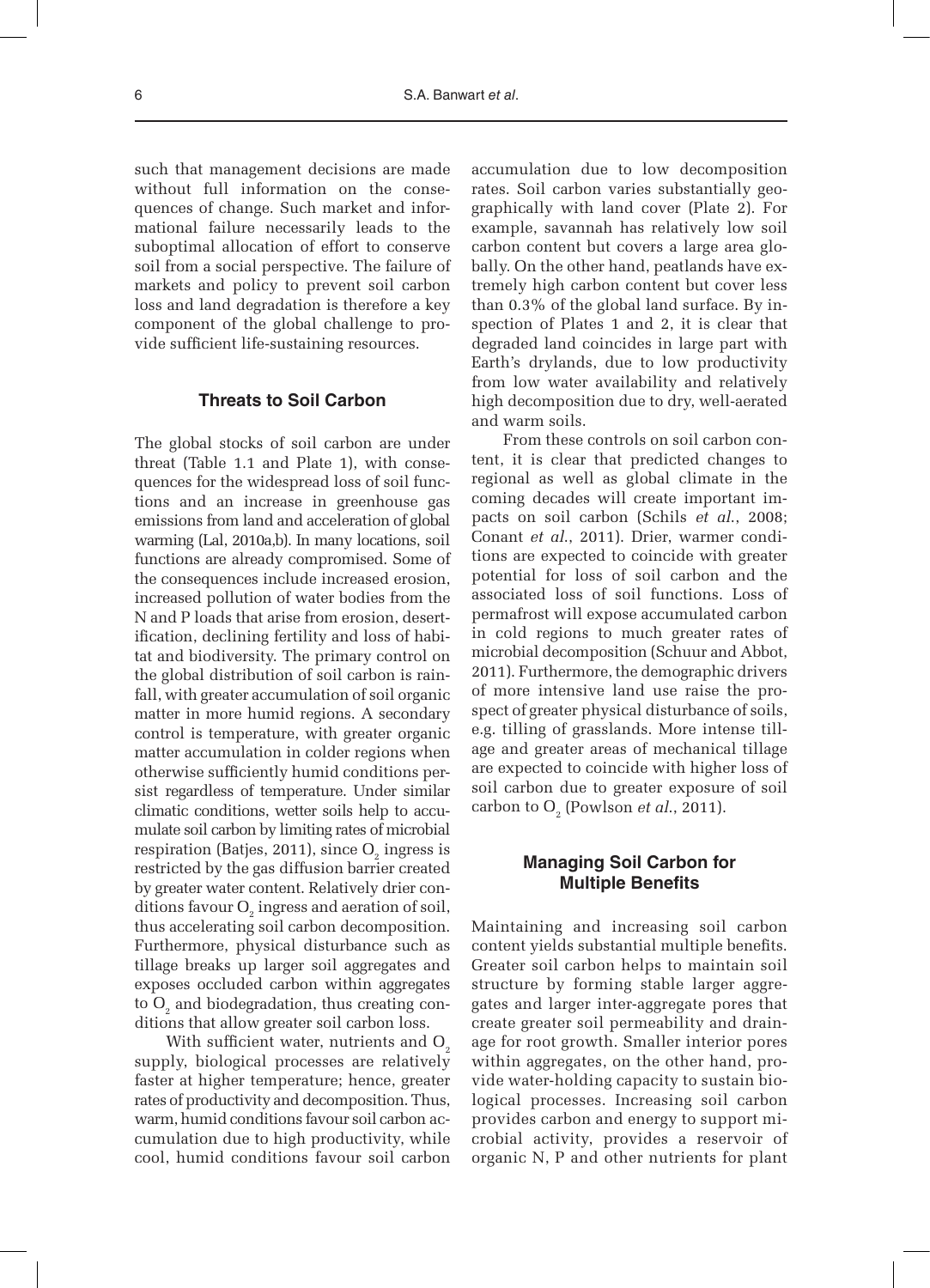productivity and creates more physically cohesive soil to resist soil losses by physical erosion and by protecting occluded organic matter within the larger aggregates. Carbon that enters soil is removed from the atmosphere; any gains in soil carbon mitigate greenhouse gas emissions, with caveats about impacts on the N cycle and  $N_2O$  production and the production of CH4 from the anaerobic decomposition of organic matter in waterlogged soils.

The factors that control soil carbon levels offer clues to strategies that can maintain and increase soil carbon content. Increasing carbon levels may be achieved by reducing soil carbon losses by measures to reduce physical erosion by wind or overland water flow, measures to prevent the mechanical disturbance of aggregates and measures to increase the water content of organic soils. Increasing input of soil carbon can be achieved by measures that increase the aboveground production of vegetation, the increased allocation of carbon below ground through greater root density and associated carbon input and microbial biomass, increased plant residue return to soil and the addition of imported organic matter such as compost.

Soil carbon is lost rapidly when soils are disturbed through land-use conversion from grassland and forest to arable, and when land is drained. However, building up soil carbon is slow. The risks of losing soil carbon are great because of the potential consequences of:

- the loss of soil fertility and agricultural production;
- increased greenhouse gas emissions and accelerated climate change; and
- diminished soil functions across the full range of the ecosystem services described above.

There is considerable knowledge and data on the role of soil organic matter in specific soil functions, particularly related to biomass production, water and contaminant filtration, and  $\mathrm{CO}_2$  emissions. There is considerably less known about the interactions between soil organic matter, biodiversity, transformations of nutrients and soil structure, and the physical stability of soil structure and aggregates. The knowledge of the role of soil carbon, and the existing methods and innovation potential to manage it effectively for this wide range of benefits, is collectively substantial but is fragmented between many different disciplines. The subsequent chapters of this volume seek to summarize this wide knowledge base and showcase regional examples of beneficial management of soil carbon with the potential to expand such practices greatly worldwide.

Beneficial management of soil carbon offers the opportunity not only to avoid the negative consequences but also to enhance the wide range of available soil functions and ecosystem services. For these reasons, policies are essential that encourage protecting, maintaining and enhancing soil carbon levels.

A new focus on soil carbon at all levels of governance for soil management would better enable the full potential of soil ecosystem services to be realized. This advance is urgent and essential. To meet successfully the '4  $\times$  40' challenge laid out in the introduction (Godfray *et al*., 2010), there is significant opportunity through soil carbon management to help meet the demand for food, fuel and clean water worldwide. It is also an essential step towards soil management that establishes enhanced soil functions that last – in order to meet the needs of future generations; not only to meet the demands anticipated in the coming four decades.

### **References**

Bai, Z.G., Dent, D.L., Olsson, L. and Schaepman, M.E. (2008) Proxy global assessment of land degradation. *Soil Use and Management* 24, 223–234.

Banwart, S.A. (2011) Save our soils. *Nature* 474, 151–152.

Banwart, S., Menon, M., Bernasconi, S.M., Bloem, J., Blum, W.E.H., de Souza, D., Davidsdotir, B., Duffy, C., Lair, G.J., Kram, P. *et al*. (2012) Soil processes and functions across an international network of Critical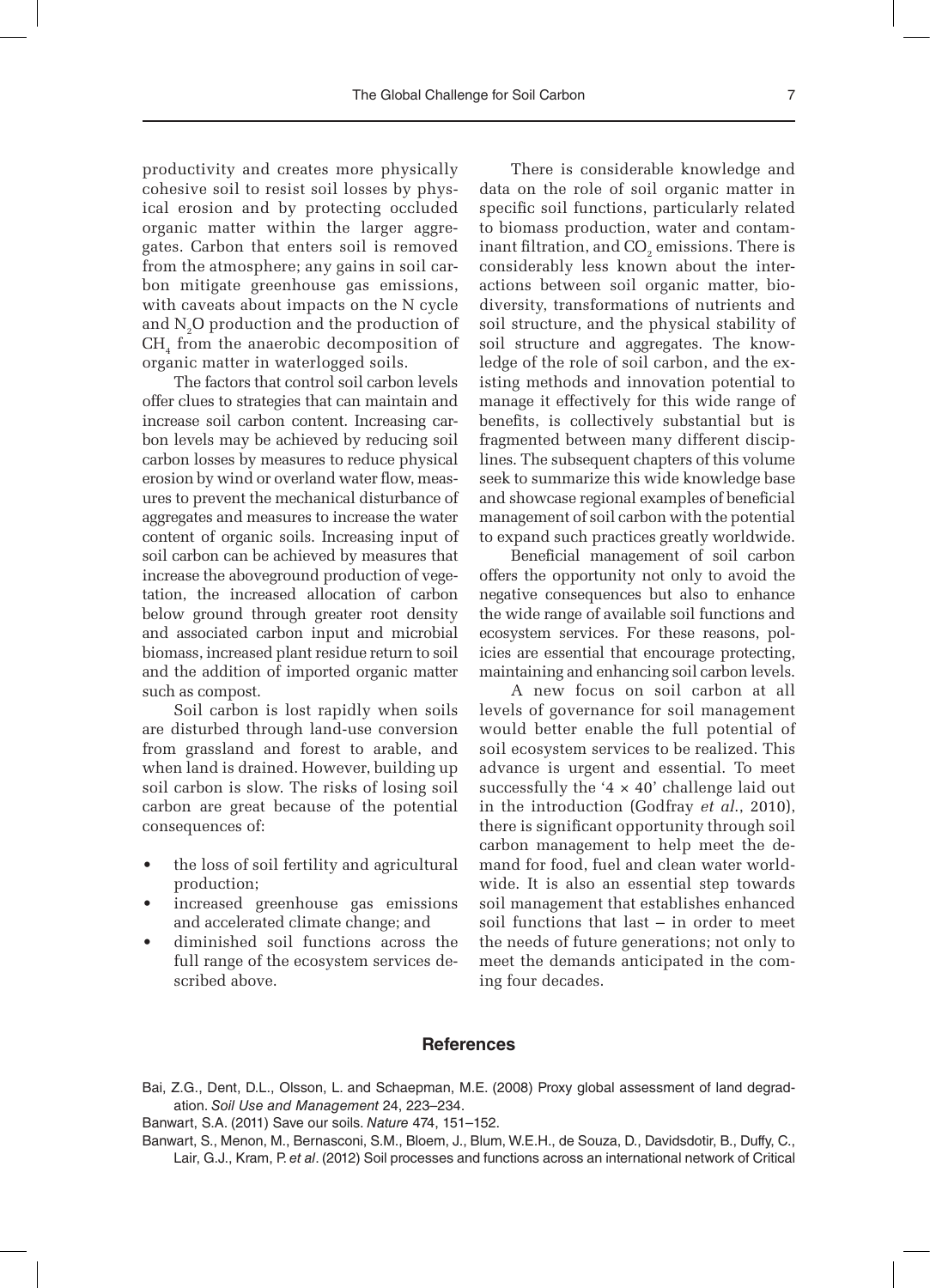Zone Observatories: introduction to experimental methods and initial results. *Comptes Rendus Geoscience* 344, 758–772.

- Bateman, I.J., Mace, G.M., Fezzi, C., Atkinson, G. and Turner, K. (2011) Economic analysis for ecosystem service assessment. *Environmental and Resource Economics* 48, 177–218.
- Batjes, N.H. (1996) Total carbon and nitrogen in the soils of the world. *European Journal of Soil Science* 47, 151–163.
- Batjes, N.H. (2011) Soil organic carbon stocks under native vegetation: revised estimates for use with the simple assessment option of the Carbon Benefits Project system. *Agriculture, Ecosystems and Environment* 142, 365–373.
- Black, H.I.J., Glenk, K., Towers, W., Moran, D. and Hussain, S. (2008) Valuing our soil resource for sustainable ecosystem services. Scottish Government Environment, Land Use and Rural Stewardship Research Programme 2006–2010. http://www.programme3.ac.uk/soil/p3-soilsposter-2.pdf (accessed 22 March 2013).
- Blum, W.E.H. (1993) Soil protection concept of the Council of Europe and Integrated Soil Research. In: Eijsackers, H.J.P. and Hamers, T. (eds) *Soil and Environment, Volume I. Integrated Soil and Sediment Research: A Basis for Proper Protection*. Kluwer Academic Publisher, Dordrecht, the Netherlands, pp. 37–47. Brantley, S. (2010) Weathering rock to regolith. *Nature Geoscience* 3, 305–306.
- Conant, R.T., Ryan, M.G., Agren, G.I., Birge, H.E., Davidson, E.A., Eliasson, P.E., Evans, S.E., Frey, S.D., Giardina, C.P., Hopkins, F.M. *et al*. (2011) Temperature and soil organic matter decomposition rates synthesis of current knowledge and a way forward. *Global Change Biology* 17, 3392–3404.
- European Commission (2006) *Thematic Strategy for Soil Protection*. Commission of the European Communities, Brussels.
- Fisher, B., Turner, R.K. and Morling, P. (2009) Defining and classifying ecosystem services for decision making. *Ecological Economics* 68(3), 643–653.
- Godfray, H.C.J., Beddington, J.R., Crute, I.R., Haddad, L., Lawrence, D., Muir, J.F., Pretty, J., Robinson, S., Thomas, S.M. and Toulmin, C. (2010) Food security: the challenge of feeding 9 billion people. *Science* 327, 812–818.
- Houghton, R.A. (1995) Changes in the storage of terrestrial carbon since 1850. In: Lal, R., Kimble, J., Levine, E. and Stewart, B.A. (eds) *Soils and Global Change*. Lewis Publishers, Boca Raton, Florida.
- IPCC (2007) Climate Change 2007: Synthesis Report. Intergovernmental Panel on Climate Change. http:// www.ipcc.ch/pdf/assessment-report/ar4/syr/ar4\_syr.pdf (accessed 22 March 2013).
- Jarvis, S., Tisdall, J., Oades, M., Six, J., Gregorich, E. and Kögel-Knabner, I. (2012) Landmark papers. *European Journal of Soil Science* 63, 1–21.
- Joosten, H. (2009) *The Global Peatland CO*<sup>2</sup>  *Picture. Peatland Status and Drainage Associated Emissions in All Countries of the World.* Wetlands International, Ede, the Netherlands.
- Lal, R. (2010a) Managing soils and ecosystems for mitigating anthropogenic carbon emissions and advancing global food security. *BioScience* 60(9), 708–721.
- Lal, R. (2010b) Managing soils for a warming earth in a food-insecure and energy-starved world. *Journal of Plant Nutrition and Soil Science*1
- MEA (Millennium Ecosystem Assessment) (2005) *Ecosystems and Human Well-Being: Synthesis*. Island Press, Washington, DC.
- Montgomery, D.R. (2007) Soil erosion and agricultural sustainability. *Proceedings of the National Academy of Sciences USA* 104, 13268–13272.
- Nachtergaele, F.O., Petri, M., Biancalani, R., van Lynden, G., van Velthuizen, H. and Bloise, M. (2011) Global Land Degradation Information System (GLADIS) Version 1.0. An Information Database for Land Degradation Assessment at Global Level, LADA Technical Report No 17. FAO, Rome.
- Noellemeyer, E., Banwart, S., Black, H., Cai, Z., Gicheru, P., Joosten, H., Victoria, R., Milne, E., Pascual, U., Nziguheba, G. *et al*. (2014) Benefits of soil carbon: report on the outcomes of an international Scientific Committee on Problems of the Environment Rapid Assessment Workshop. *Carbon Management* 5(2), 185–192.
- Powlson, D.S., Whitmore, A.P. and Goulding, K.W.T. (2011) Soil carbon sequestration to mitigate climate change: a critical re-examination to identify the true and the false. *European Journal of Soil Science* 62, 42–55.
- Robinson, D.A. Hockley, N., Cooper, D.M., Emmett, B.A., Keith, A.M., Lebron, I., Reynolds, B., Tipping, E., Tye, A.M., Watts, C.W. *et al*. (2013) Natural capital and ecosystem services, developing an appropriate soils framework as a basis for valuation. *Soil Biology and Biochemistry* 57, 1023–1033.